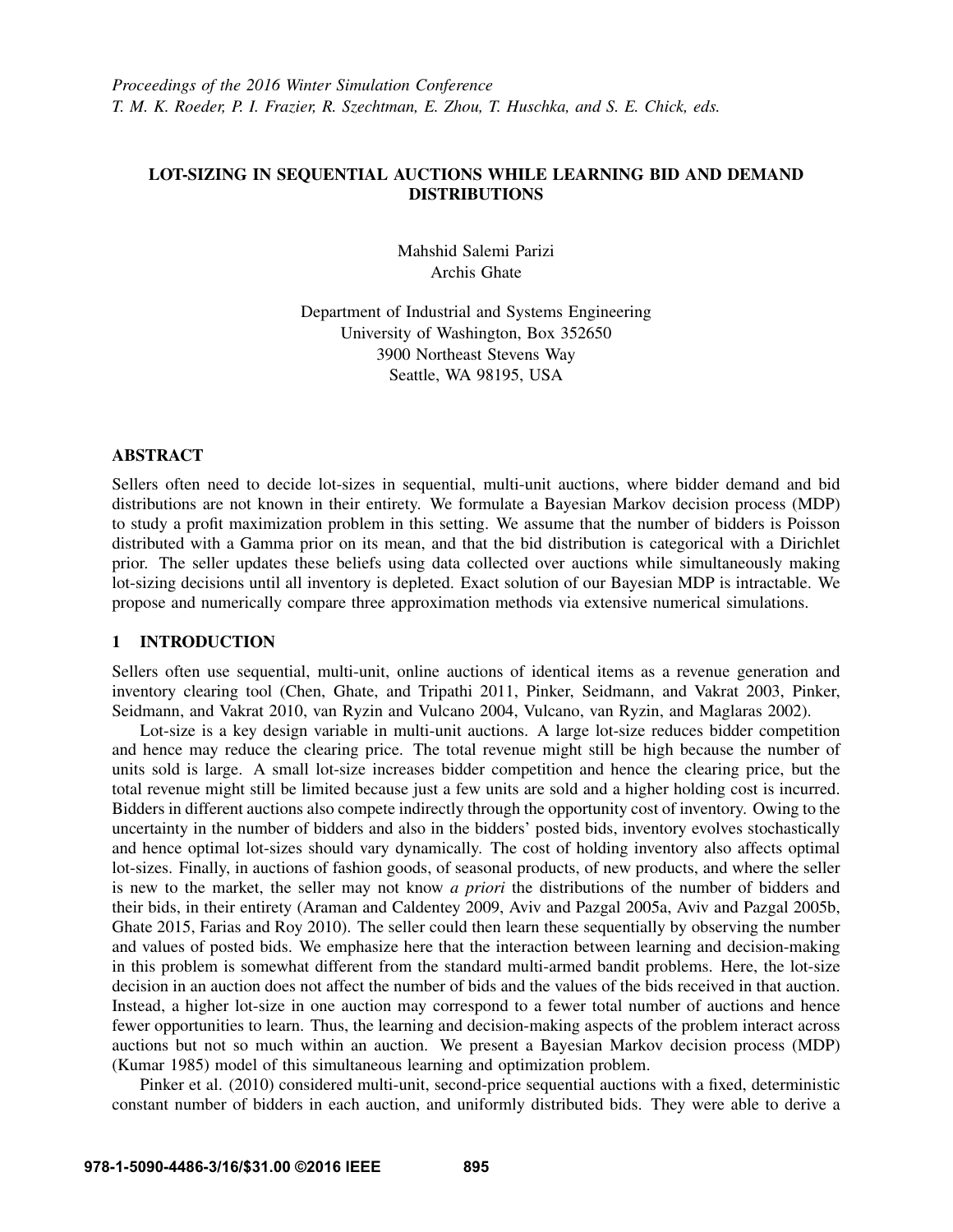closed-form formula for an optimal lot-size using dynamic programming. They also presented a Bayesian framework to learn the spread of the uniform bid distributions.

Tripathi et al. (2009) also assumed a fixed, deterministic constant number of bidders in each auction and uniformly distributed bids. They worked with a multi-unit Dutch mechanism. They assumed that the lot-size did not change across auctions and derived a simple closed-form formula for an optimal lot-size. They presented a goal programming method to learn bid distributions from online auction data.

Chen et al. (2011) generalized the models in Pinker et al. and Tripathi et al. in several ways. First, they allowed for a random number of bidders in each auction and arbitrary bid distributions. They also did not restrict their formulation to any specific auction mechanism. Instead, they provided a sufficient condition (that involved the expected revenue function and the probability mass function (pmf) of the number of bidders) under which a staircase with unit jumps policy was optimal for lot-sizes. According to this policy, if it is optimal to auction x units when the inventory on hand is  $i$ , then it is optimal either to auction  $x$ units or to auction  $x+1$  units when the inventory level is  $i+1$ . Our clairvoyant MDP model in Section 2 below is similar to the model in Chen et al. barring minor idiosyncratic differences. Our research in this paper extends that clairvoyant model to accommodate learning over a sequence of auctions.

There is a parallel body of literature on sequential auctions, where the seller does not announce lot-sizes, but instead uses reserve prices for releasing units. Examples include Vulcano et al. (2002) and Vulcano and van Ryzin (2004). These papers did not incorporate learning. Ghate (2015) recently incorporated demand learning in sequential, *single-unit*, second-price auctions where the seller optimizes her reserve price for this unit in each auction. Ghate assumed that the number of bidders in each auction is Poisson distributed with an unknown mean. The seller then uses a mixture-of-Gamma prior on this mean. This resulted in a high-dimensional Bayesian MDP, that was solved approximately by using semi-stochastic certainty equivalent control (CEC) and Q-function approximation.

Several papers in the inventory control and dynamic pricing areas have studied demand learning. Examples on the inventory control side include Scarf (1959), Iglehart (1964), Azoury (1985), Lovejoy (1990), Lariviere and Porteus (1999). For instance, Scarf generalized the classic inventory model of Arrow et al. (1951) to accommodate demand distributions from an exponential family with one unknown parameter; other papers listed above studied variations of this learning problem. Examples on the dynamic pricing side include Araman and Caldentey (2009), Aviv and Pazgal (2005b), and Farias and Van Roy (2010). For instance, Aviv and Pazgal (2005b) included demand learning in the Poisson intensity control model of Gallego and van Ryzin (1994). They assumed that the seller's prior belief about the Poisson rate parameter was Gamma, and used the CEC heuristic to approximately solve the resulting problem. Farias and Van Roy (2010) revisited the Poisson intensity control problem, where the seller's prior belief on the Poisson rate parameter was a mixture-of-Gamma distributions. They proposed a new approximation approach called load-balancing, and showed that it outperformed CEC.

We next begin with a clairvoyant MDP model similar to Chen et al. (2011), where the seller is assumed to know the demand and the bid distributions.

## 2 CLAIRVOYANT MDP

Consider a seller who initially holds  $I \geq 1$  units in her inventory. The seller uses a sequence of online, multi-unit auctions to clear inventory and generate revenue. A cost of  $h \ge 0$  is incurred per unit held in inventory over the duration of an auction and is charged at the beginning of the auction. At the end of each auction, the inventory level drops by a quantity that either equals the lot-size (if the number of bids received is strictly larger than the lot-size) or the number of bids received (if the number of bids is less than or equal to the lot-size). This process continues until all inventory is cleared. The discount factor over the duration of each auction is  $0 < \delta < 1$ . The seller's goal is to find a rule for lot-size decisions to maximize total discounted expected profit over all auctions.

We assume that the numbers of bidders across different auctions are independent and identically distributed (iid) random variables. Similarly, bids across different auctions are iid random variables. In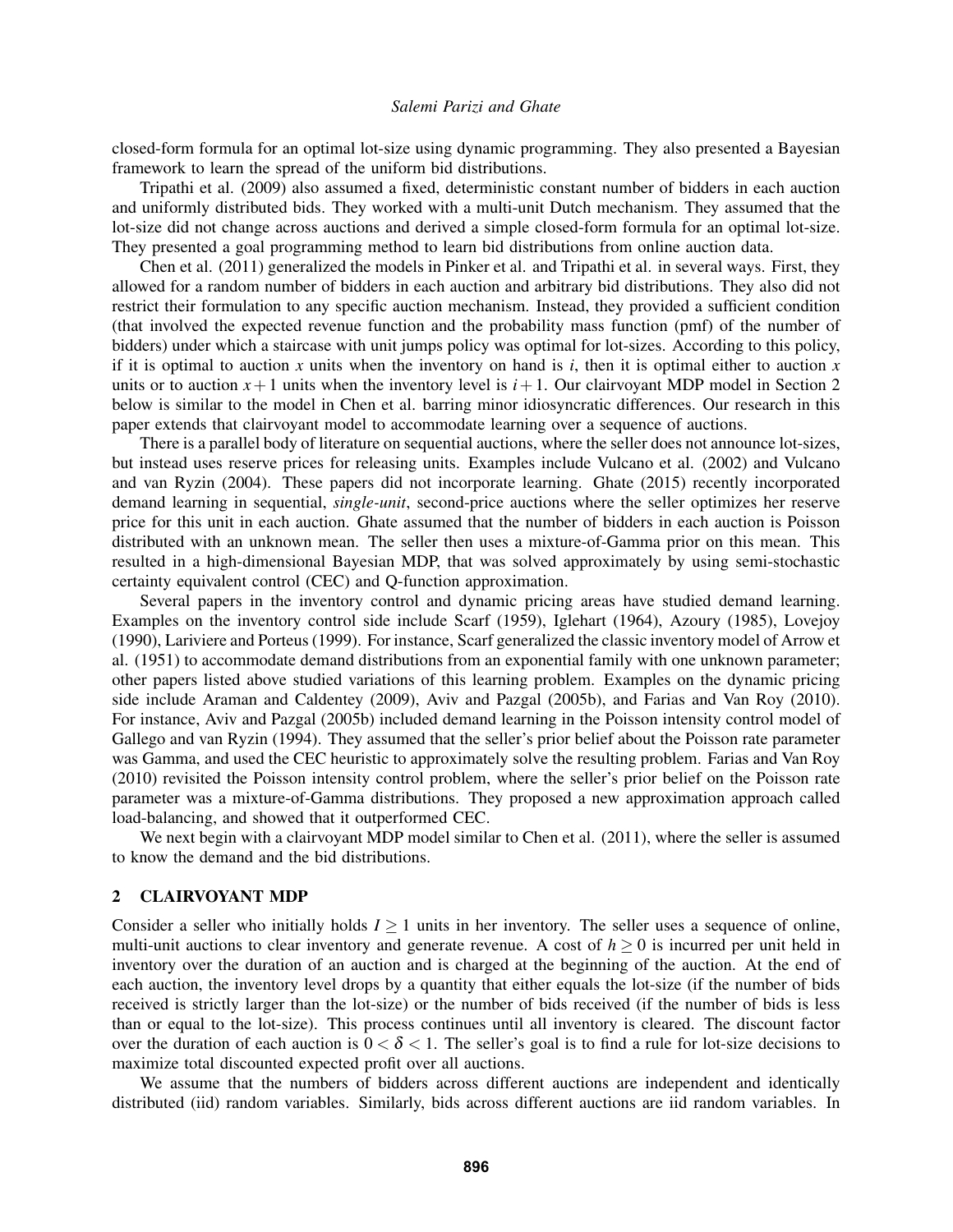addition, bids of different bidders in one auction are also iid random variables and are independent of the number of bids posted in that and in other auctions. These assumptions are standard in the aforementioned literature on sequential auctions.

The random number of bids in any auction is denoted by *N*. Let *p*(*n*) denote the Poisson pmf of *N* with mean  $\lambda > 0$ . Moreover, for  $n = 0, 1, \ldots$ , we use  $\bar{P}(n)$  to denote the probability that more than *n* bids are received.

A bid is denoted by the random variable *Y*, which takes values from the finite set of non-negative integers  $\{0,1,2,\ldots,B\}$ . Let  $f_y \triangleq P(Y = y)$ , for  $y \in \{0,1,2,\ldots,B\}$ , denote the categorical pmf of *Y*. We write it compactly as  $\vec{f} \triangleq (f_0, f_1, \ldots, f_B)$ .

Our first task is to obtain an expression for the expected revenue in a single auction with lot-size *x*. When  $n \geq x+1$  bids are posted, the seller's expected revenue in a second-price auction with x units equals the expected value of the  $x + 1$ st largest among *n* iid categorical random variables defined above. We denote this expected value of the  $x + 1$ st largest among *n* iid categorical random variables by  $\psi(x; n)$ .

**Lemma 1** The expected value of the  $x + 1$ st largest among *n* iid categorical random variables is given by

$$
\psi(x;n) \triangleq \sum_{y=0}^{B} \sum_{j=0}^{n-x-1} {n \choose j} (\eta(y))^j (1-\eta(y))^{n-j},
$$
\n(1)

where  $\eta(y) = P(Y < y)$ , for  $y = 0, 1, ..., B$ .

*Proof.* For any positive integer  $n \geq 1$ , and  $1 \leq k \leq n$ , let  $Y_{(k)}(n)$  denote the *k*th smallest among *n* iid categorical random variables as defined above. Then,  $E[Y_{(k)}(n)] = \sum_{k=1}^{B}$  $\sum_{y=0} P(Y_{(k)}(n) \ge y)$  by Problem 1.1 in Ross (1996). Note that  $P(Y_{(k)}(n) \ge y)$ , which represents the probability that the *k*th smallest among *n* iid random variables is at least *y*, is equal to the probability that at most *k*−1 among these random variables are strictly smaller than *y*. Thus,  $P(Y_{(k)}(n) \ge y) = \sum_{k=1}^{k-1}$  *n*  $\int_{j}^{n}$  $(\eta(y))^{j}(1-\eta(y))^{n-j}$ . The result then follows by ∑ *j*=0 observing that the  $x + 1$ st largest among *n* numbers is the  $(n - x)$ th smallest among these numbers.  $\Box$ 

Thus, the seller's expected revenue with a Poisson distributed number of bids equals  $\phi(x) \triangleq x \sum_{n=1}^{\infty}$  $\sum_{n=x+1} p(n) \psi(x; n).$ Here, we consider second-price auctions for concreteness; as in Chen et al. (2011), other variations such as first-price auctions can also be handled by our approach by using the appropriate expected order statistic

formula in (1).

We now model the seller's lot-size decision problem as a stationary, discounted MDP (Puterman 1994, Ross 1983). The state of this MDP equals the inventory on hand. For such an MDP, a stationary policy is optimal. That is, it suffices to find, irrespective of the stochastic history of inventory evolution and of the auction number, the lot-size  $x_i$  in each inventory level  $1 \le i \le I$ . For  $0 \le i \le I$ , we let  $V(i)$  denote the maximum total discounted expected profit earned from all future auctions starting with inventory *i* on hand. In dynamic programming parlance, function *V* is called the optimal value function.

For inventory levels  $i = 0, 1, \ldots, I$ , the optimal values  $V(i)$  uniquely satisfy Bellman's equations given by

$$
V(i) = \max_{x \in \{0, 1, \dots, i\}} \left[ -hi + \delta \phi(x) + \delta \sum_{n=0}^{x} p(n)V(i-n) + \delta \bar{P}(x)V(i-x) \right].
$$
 (2)

Here, the right hand side of (2) includes three terms. The first term −*hi* is the cost of holding *i* units in inventory. The second term,  $\delta\phi(x)$ , accounts for the seller's discounted expected revenue from a single auction with *x* units. The third term corresponds to the optimal discounted expected profit earned through all future auctions given that the seller announced a lot-size  $x$  in the current auction but only up to  $x$  bids were posted. The forth term accounts for the optimal discounted expected profit generated through all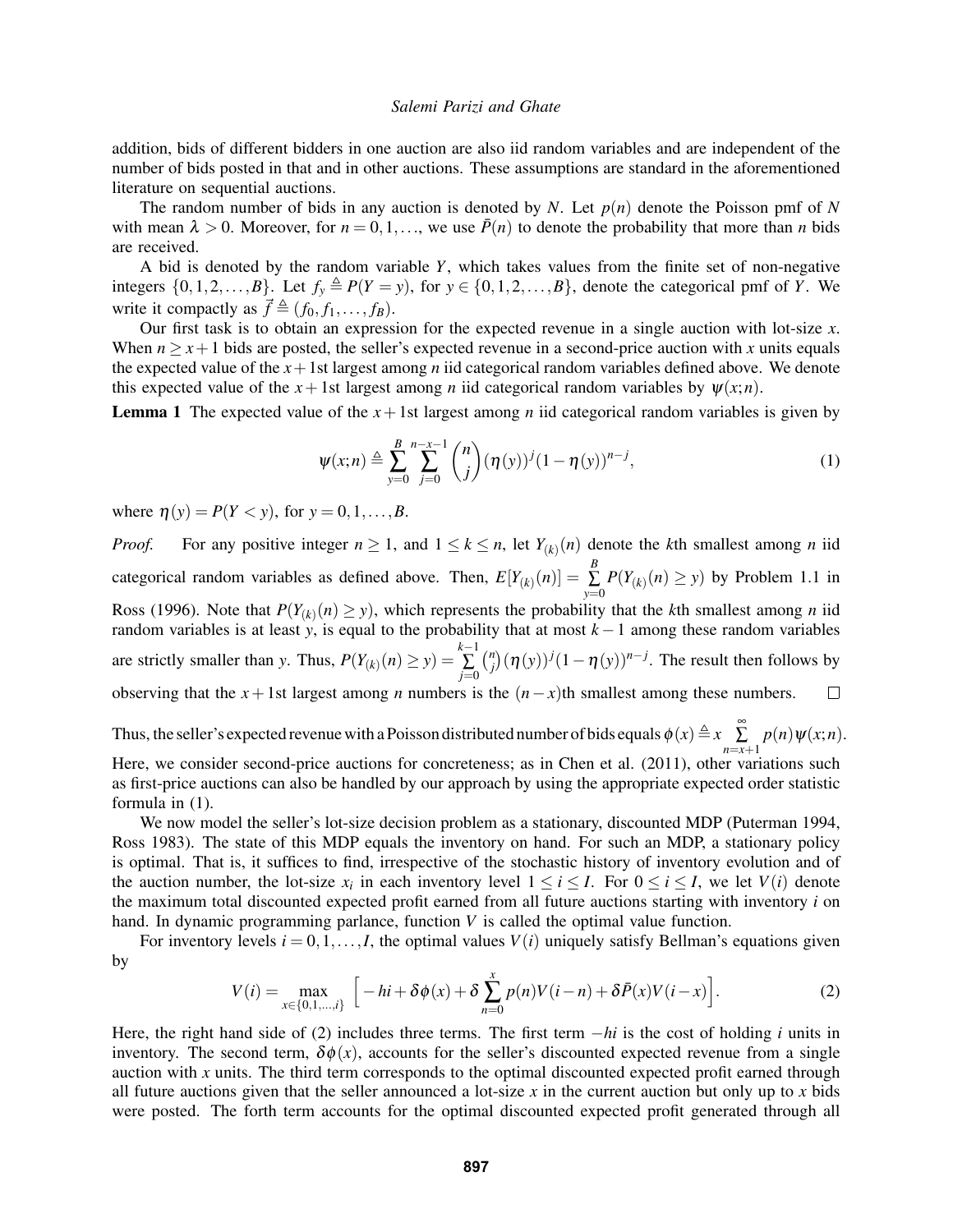remaining auctions given that the seller announced a lot-size x in the current auction and at least  $x + 1$  bids were posted. The lot-sizes  $x_i$ , for  $i = 0, 1, \ldots, I$ , that achieve the maxima in (2) define an optimal stationary policy (Puterman 1994, Ross 1983).

Value iteration (Puterman 1994, Ross 1983) is a standard algorithm for solving Bellman's equations and obtaining the corresponding optimal policy for MDPs. In our case, value iteration would proceed as follows. We start with  $V^1(i) = 0$  for all  $0 \le i \le I$ , and use the update formula

$$
V^{t+1}(i) = \max_{x \in \{0, 1, ..., i\}} \left[ -hi + \delta \phi(x) + \delta \sum_{n=0}^{x} p(n) V^{t}(i-n) + \delta \bar{P}(x) V^{t}(i-x) \right],
$$

for  $t = 1, 2, 3, \ldots$  We generate these updates until  $\max_{0 \le i \le I} |V^{t+1}(i) - V^{t}(i)|$  drops below a tolerance. From the general theory of MDPs (Puterman 1994, Ross 1983), we know that  $\lim_{t\to\infty} V^t(i) = V(i)$  for all  $0 \le i \le I$ . The function  $V^t$  thus provides an approximation of the optimal value function V and we obtain an approximate optimal policy by substituting  $V^t$  as a surrogate for  $V$  in the right hand side of (2) on termination.

## 3 BAYESIAN LEARNING WITH GAMMA AND DIRICHLET PRIORS

The goal in this paper is to study a variation of the above clairvoyant problem wherein the seller is uncertain about (i) the mean  $\lambda$  of the Poisson demand distribution, and (ii) the categorical pmf  $\vec{f}$  of the bids. To emphasize the dependence of quantities such as  $p(n)$ ,  $\bar{P}(n)$ ,  $\psi(x;n)$ , and  $\phi(x)$  from Section 2 on  $\lambda$  and  $\vec{f}$ , we denote them instead by  $p_{\lambda}(n)$ ,  $\bar{P}_{\lambda}(n)$ ,  $\psi_{\bar{f}}(x;n)$ , and  $\phi_{\lambda,\bar{f}}(x)$ , respectively, in the rest of this paper. We similarly write the clairvoyant value function as  $V_{\lambda, \vec{f}}$ .

# 3.1 A Gamma Prior on Mean Poisson Demand

We assume that (i) the seller views  $\lambda$  as a random variable, which we denote by  $\Lambda$ , and (ii) the seller has a Gamma prior belief about Λ. The shape and rate parameters of this prior are denoted by  $\alpha, \beta$ , respectively. In particular, the seller believes *a priori* that the probability density function *r*(λ;α,β) of Λ is given by  $r(\lambda;\alpha,\beta) = \frac{\beta^\alpha}{\Gamma(\alpha)}$  $\frac{\beta^{\alpha}}{\Gamma(\alpha)}\lambda^{\alpha-1}e^{-\beta\lambda}$ . A benefit of this approach is that a Gamma prior is conjugate to Poisson. That is, the seller's posterior belief about the unknown mean of the Poisson number of bidders after observing the number of bids posted in one auction is also Gamma. Specifically, if  $n \geq 0$  bids are posted in an auction, then the seller's belief about  $\Lambda$  is updated according to  $\alpha^n \leftarrow \alpha + n$  and  $\beta^n \leftarrow \beta + 1$ . This conjugate property and the resulting straightforward parameter update considerably simplify the Bayesian MDP formulation of the seller's decision problem.

#### 3.2 A Dirichlet Prior on categorical Bids

We assume that (i) the seller views the probabilities  $\vec{f} = (f_0, f_1, \ldots, f_B)$  as random variables, and (ii) the seller has a Dirichlet prior belief with hyperparameters  $\vec{a} \triangleq (a_0, a_1, \ldots, a_B) \in \Re_{++}^{B+1}$  about these random variables. Specifically, the prior probability density function of the categorical pmf  $\vec{f}$  is given by  $q(\vec{f};\vec{a}) \triangleq$ 

$$
\frac{1}{\mathcal{B}(\vec{a})}\prod_{j=0}^{B}(f_j)^{a_j-1}
$$
, where  $\mathcal{B}(\vec{a})$  is the multinomial Beta function that is expressed in terms of Gamma functions

as  $\mathscr{B}(\vec{a}) \triangleq$  $\prod_{j=0}^B$  Γ(*a<sub>j</sub>*)  $\Gamma(\sum_{j=0}^B a_j)$ . Recall here that the Gamma function is defined by  $\Gamma(z) = \int_0^\infty$  $\boldsymbol{0}$ *e* −*t t <sup>z</sup>*−1*dt* (Abramowitz and

Stegun 1972). Again, a benefit of this approach is that the Dirichlet prior is conjugate to categorical. That is, the seller's posterior belief about the unknown pmf of the categorical bid distribution after observing the bids posted in one auction remains Dirichlet. Specifically, if bids  $\vec{y}^n \triangleq (y_1, y_2, \dots, y_n)$  are posted in an auction,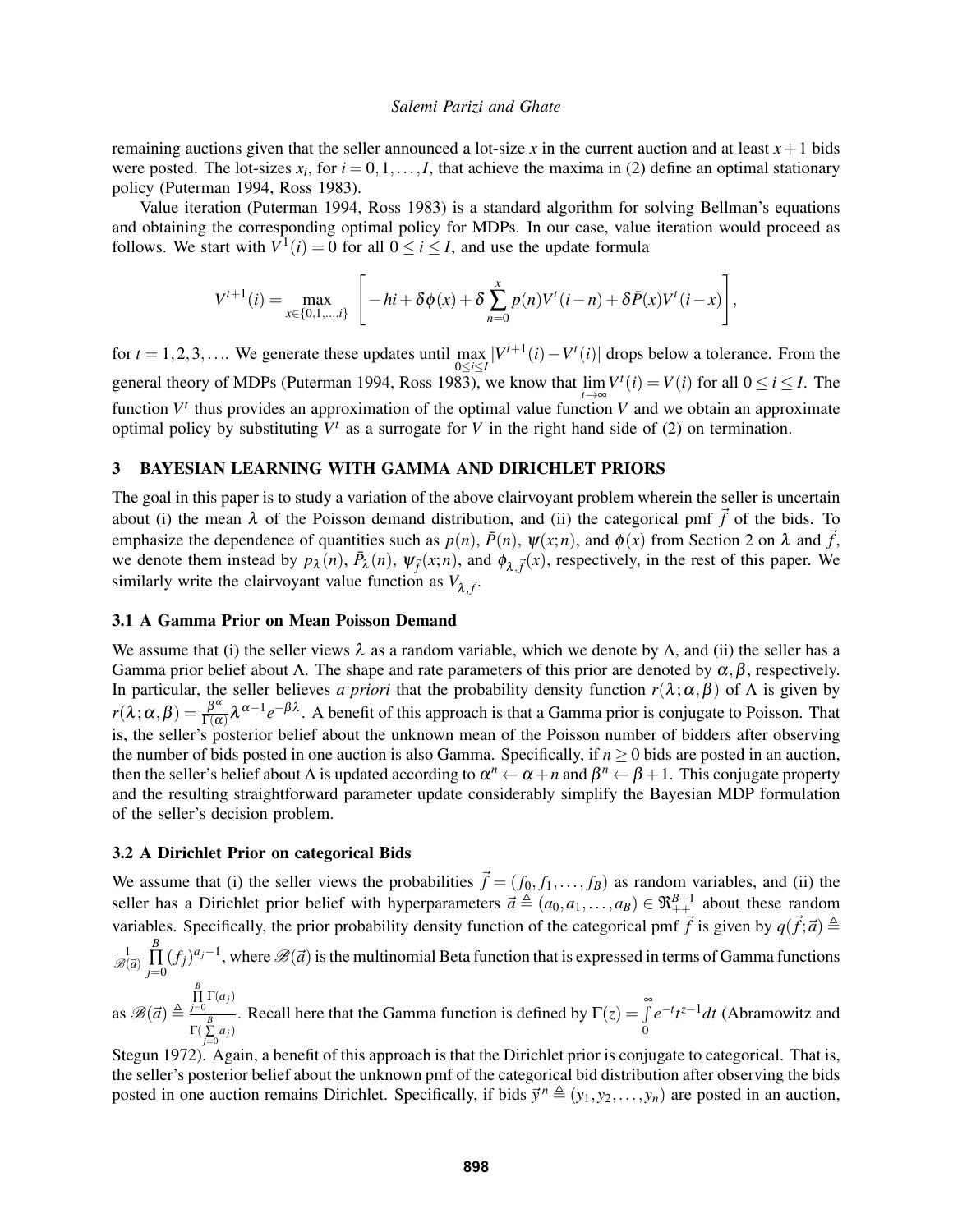then the seller's belief about  $\vec{f}$  is updated according to  $a_j \leftarrow a_j + \sum_{i=1}^{n} a_i$  $\sum_{k=1}$   $\mathscr{I}_j(y_k)$ ,  $j = 0, 1, \ldots, B$ . Here,  $\mathscr{I}_j(y_k)$ is the indicator function that equals one when  $y_k = j$  and equals zero otherwise. We compactly write the new Dirichlet hyperparameters as  $\vec{a}(\vec{y}^n)$ . Again, this conjugate property and the resulting straightforward parameter update considerably simplify the Bayesian MDP formulation of the seller's decision problem.

### 3.3 Bayesian MDP Formulation

We use  $z \triangleq (\alpha, \beta) \in \mathbb{R}^2_{++}$  and  $\vec{a} \in \mathbb{R}^{B+1}_{++}$  to denote the information states at the beginning of an auction. The seller's decision problem can now be formulated as a Bayesian MDP that is described next.

Given the information state  $(z, \vec{a})$ , the seller believes that her expected revenue from one auction with lot-size *x* is given by

$$
\phi(x; z, \vec{a}) \triangleq \iint r(\lambda; z) q(\vec{f}; \vec{a}) \phi_{\lambda, \vec{f}}(x) d\lambda df_0 df_1 \dots df_B
$$
  
= 
$$
\iint r(\lambda; z) q(\vec{f}; \vec{a}) \left( \sum_{n=x+1}^{\infty} p_{\lambda}(n) \psi_{\vec{f}}(x; n) \right) d\lambda df_0 df_1 \dots df_B.
$$
 (3)

Note that in the above double integrals, the first integral in over  $\{\vec{f} \geq 0 : \sum_{i=1}^{B} d_i\}$  $\sum_{j=0}$  *f*<sub>*j*</sub> = 1} and the second one is over  $\lambda \geq 0$ . Similarly, the seller believes that the probability that  $n \geq 0$  bids will be posted is given by  $p(n;z) \triangleq \int$  $\int_{\lambda \ge 0} r(\lambda; z) p_{\lambda}(n) d\lambda$ . Also, when the categorical pmf of bids is  $\vec{f}$ , let  $\omega_{\vec{f}}(\vec{y}^n)$  denote

the probability that the posted bids will equal  $\vec{y}^n = (y_1, y_2, \dots, y_n) \in \{0, 1, \dots, B\}^n$ , given that  $n \ge 1$ bids are posted. Here,  $\{0,1,\ldots,B\}^n$  denotes the set of all permutations of *n* elements from the set  $\{0,1,\ldots,B\}$ . Thus, if  $n \geq 1$  bids are posted, the seller believes that they will equal  $\vec{y}$  $n \in \{0, 1, ..., B\}^n$  with probability  $\omega(\vec{y}^n; \vec{a}) \triangleq$   $\int$  $\{\vec{f}\geq 0: \sum_{j=0}^{B}f_j=1\}$  $\omega_{\vec{f}}(\vec{y}^n)q(\vec{f};\vec{a})df_0df_1...df_B$ . We assume, as a matter of convention,

that  $\sum_{\vec{y}^0 \in \{0,1,\dots,B\}^0} \omega(\vec{y}^0; \vec{a}) = 1$ . For all  $0 \le i \le I$ , all  $z \in \Re^{2}_{++}$ , and all  $\vec{a} \in \Re^{B+1}_{++}$ , let the optimal value

function  $\mathcal{V}(i; z, \vec{a})$  denote the maximum total discounted expected profit earned from all future auctions when the inventory at the beginning of an auction is *i* and the information state is  $z, \vec{a}$ . We use  $z^n$  to denote the updated information state  $(\alpha^n, \beta^n)$  as obtained from the information state  $z = (\alpha, \beta)$ , when  $n \ge 0$  is the number of bids posted in an auction. Similarly, we use  $\vec{a}(\vec{y}^n)$  to denote the updated information state obtained from the information state  $\vec{a}$ , when bids  $\vec{y}^n$  are posted in an auction. Then, Bellman's equations for the seller's Bayesian MDP are given by

$$
\mathcal{V}(i; z, \vec{a}) = \max_{x \in \{0, 1, \dots, i\}} \left\{ -hi + \delta \phi(x; z, \vec{a}) + \delta \sum_{n=0}^{x} p(n; z) \sum_{\vec{y}^n \in \{0, 1, \dots, B\}^n} \omega(\vec{y}^n; \vec{a}) \mathcal{V}(i - n; z^n, \vec{a}(\vec{y}^n)) + \delta \sum_{n=x+1}^{\infty} p(n; z) \sum_{\vec{y}^n \in \{0, 1, \dots, B\}^n} \omega(\vec{y}^n; \vec{a}) \mathcal{V}(i - x; z^n, \vec{a}(\vec{y}^n)) \right\}.
$$
\n(4)

Exact solution of this MDP is computationally intractable owing to the multi-dimensional state-space. We therefore investigate three methods for its approximate solution in the next section.

### 4 ALGORITHMS FOR APPROXIMATE SOLUTION OF THE BAYESIAN MDP

#### 4.1 Semi-stochastic Certainty Equivalent Control

In semi-stochastic certainty equivalent control (CEC), (some of) the random variables in a decision problem are replaced by their expected values (Bertsekas 2007). In our context, if the information state is  $z, \vec{a}$ , then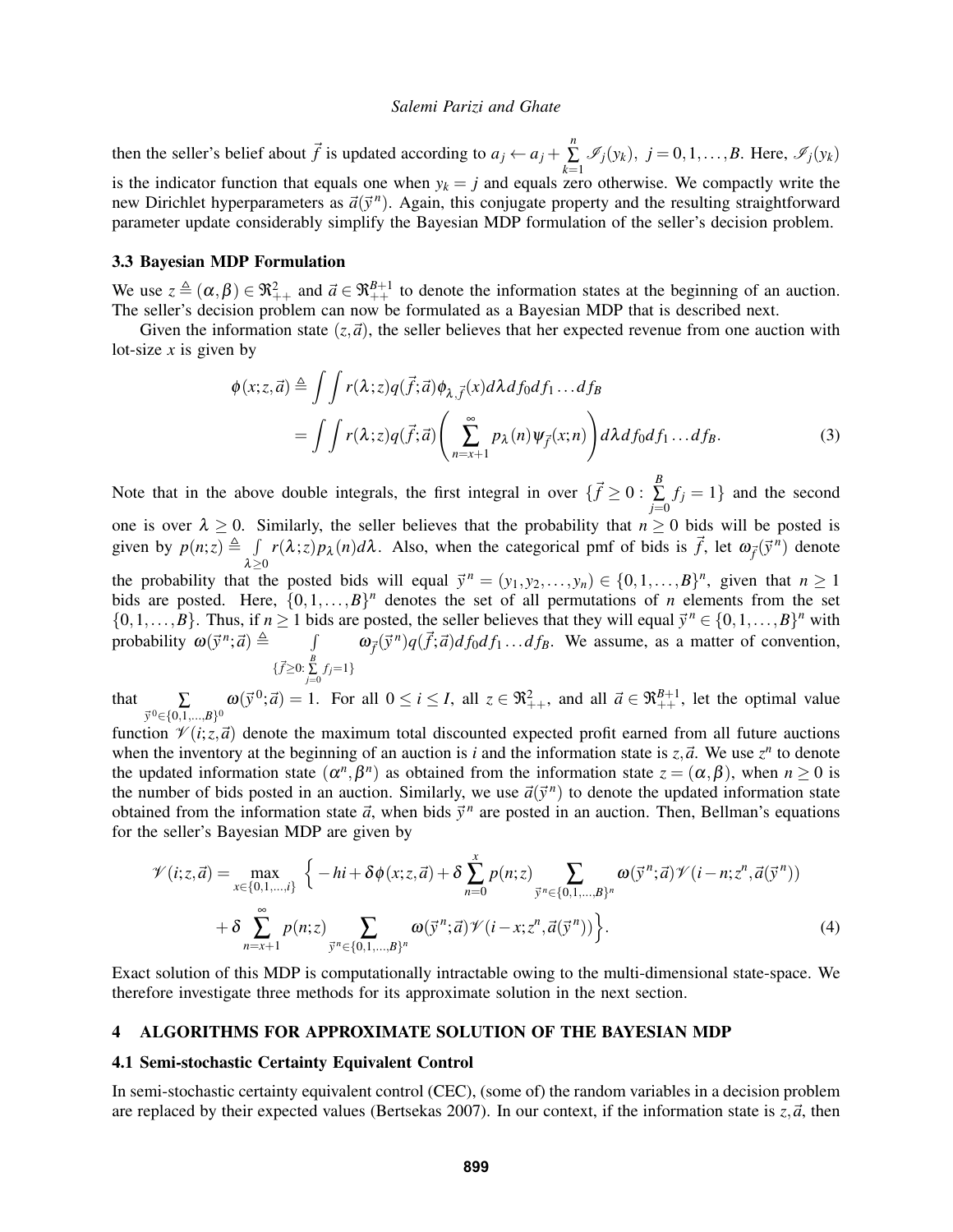the seller makes a lot-size decision by assuming that (i) the number of bidders is Poisson distributed with mean equal to the mean of the Gamma belief; and (ii) the bids are distributed according to a categorical. distribution whose pmf is equal to the component means of the Dirichlet belief. We denote these means

by 
$$
\lambda(z)
$$
 and  $\mu_j(\vec{a})$ , for  $j = 0, 1, ..., B$ , respectively. Note that  $\lambda(z) = \alpha/\beta$ , and  $\mu_j(\vec{a}) = a_j/(\sum_{j=0}^B a_j)$ . We

use the shorthand  $\vec{\mu}(\vec{a}) \triangleq (\mu_0(\vec{a}), \mu_1(\vec{a}), \ldots, \mu_B(\vec{a}))$  to denote the vector of means. The inventory level and the information state then stochastically evolve to their new values and this process repeats until the end of all auctions. In particular, in state  $(i, z, \vec{a})$ , the lot-size is obtained by solving

$$
\max_{x\in\{0,1,\ldots,i\}}\ -hi+\delta\phi_{\lambda(z),\vec\mu(\vec a)}(x)+\delta\sum_{n=0}^xp_{\lambda(z)}(n)V_{\lambda(z),\vec\mu(\vec a)}(i-n)+\delta\bar P_{\lambda(z)}(x)V_{\lambda(z),\vec\mu(\vec a)}(i-x).
$$

The certainty equivalent policy depends on the seller's beliefs only through their expectations  $\lambda(z)$  and  $\vec{\mu}(\vec{a})$ . We therefore propose alternative approximation methods in the next two sections.

### 4.2 Knowledge Gradient Algorithm

The knowledge gradient algorithm is often employed to balance the exploration-exploitation tradeoff in sequential information collection problems (Frazier, Powell, and Dayanik 2008, Ryzhov, Powell, and Frazier 2012). Roughly speaking, the basic idea is to choose an alternative that would be optimal if the current period were the final opportunity for learning although profits would continue to accrue in future periods. In our case, this amounts to choosing lot-sizes in state  $(i, z, \vec{a})$  by solving

$$
\max_{x \in \{0,1,\dots,i\}} -hi + \delta \phi(x; z, \vec{a}) + \delta \sum_{n=0}^{x} p(n; z) \sum_{\vec{y}^n \in \{0,1,\dots,B\}^n} \omega(\vec{y}^n; \vec{a}) \tilde{V}(i - n; z^n, \vec{a}(\vec{y}^n)) + \delta \sum_{n=x+1}^{\infty} p(n; z) \sum_{\vec{y}^n \in \{0,1,\dots,B\}^n} \omega(\vec{y}^n; \vec{a}) \tilde{V}(i - x; z^n, \vec{a}(\vec{y}^n)),
$$
(5)

where

$$
\tilde{V}(i; z^n, \vec{a}(\vec{y}^n)) \triangleq \int \int V_{\lambda, \vec{f}}(i) r(\lambda; z^n) q(\vec{f}; \vec{a}(\vec{y}^n)) d\lambda df_0 df_1 \dots df_B,
$$
\n(6)

for  $0 \le i \le I$  and the first and second integrals are over  $\{\vec{f} \ge 0 : \sum_{i=1}^{B} d_i\}$  $\sum_{j=0} f_j = 1$ } and  $\lambda \ge 0$  respectively. In our implementation of this method, we estimate  $\phi(x; z, \vec{a})$  via Monte Carlo simulation. Specifically, we sample *K* values of  $\lambda$ , and *K* values of the vector  $\vec{f}$  independently according to density functions  $r(\lambda; z)$ and  $q(\vec{f};\vec{a})$ , respectively. We denote these values by  $\hat{\lambda}_k$  and  $\hat{\vec{f}}(k)$ , for  $k = 1,2,...,K$ . We then estimate  $\phi(x; z, \vec{a})$  using the sample average  $\phi(x; z, \vec{a}) \approx$  $\sum_{k=1}^{K} \phi_{\hat{\lambda}_k, \hat{\vec{f}}(k)}(x)$  $K$  . The expectations in (5) are also estimated using sample average approximation as follows. For every  $\hat{\lambda}_k$  and  $\hat{f}(k)$  we sample an *n* and a  $\vec{y}^n$  from a Poisson and a categorical distribution, and then calculate the associated  $(z^n, \vec{a}(\vec{y}^n))$ . Using *K* values of  $(z^n, \vec{a}(\vec{y}^n))$ , we then use sample average to approximate the expectations in (5). Equation (6) is approximated using  $\tilde{V}(i; z^n, \vec{a}(\vec{y}^n)) \approx V_{\lambda(z^n), \vec{f}(\vec{a}(\vec{y}^n))}(i)$ , where  $\lambda(z^n)$  and  $\vec{f}(\vec{a}(\vec{y}^n))$  are expectations of densities  $r(\lambda; z^n)$  and  $q(\vec{f}; \vec{a}(\vec{y}^n))$ . Finally, these approximations are employed in the sample average calculation. Then equation (5) will be approximated by

$$
\max_{x \in \{0,1,\ldots,i\}} -hi + \delta \frac{\sum_{k=1}^{K} \phi_{\hat{\lambda}_k, \hat{\vec{f}}(k)}(x)}{K} + \delta \frac{\sum_{k=1}^{K} V_{\lambda(z^{n_k}), \vec{f}(\vec{a}(\vec{y}^{n_k}))}(i - n_k) + \sum_{k \geq x} V_{\lambda(z^{n_k}), \vec{f}(\vec{a}(\vec{y}^{n_k}))}(i - x)}{K}.
$$
 (7)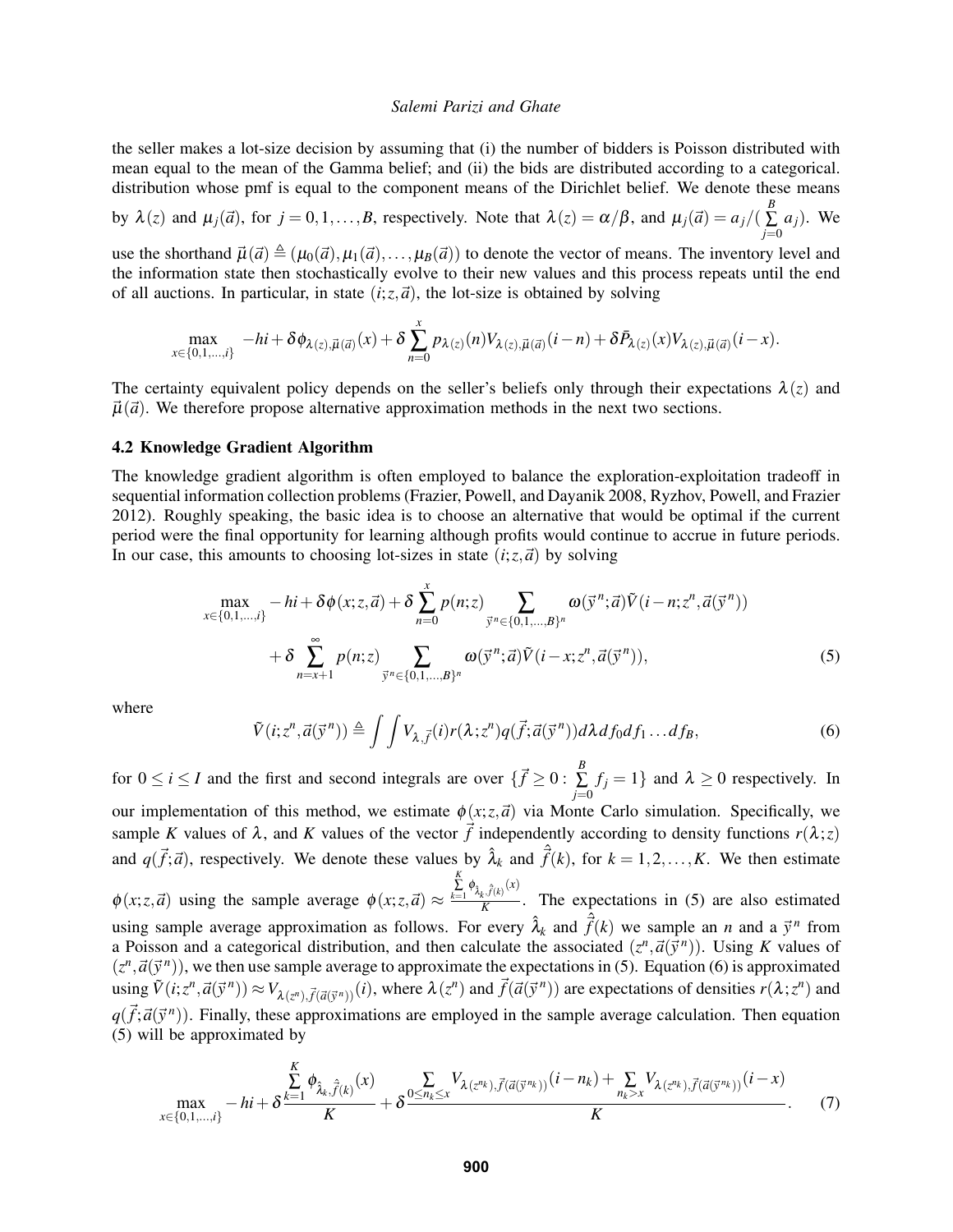### 4.3 Thompson Sampling

The Thompson sampling algorithm is typically employed to balance the exploration-exploitation tradeoff in multi-armed bandit problems (Thompson 1933). It has also been extended to Bayesian MDPs (Strens 2000). The basic idea is to choose an action according to the probability that it maximizes the expected reward. In practice, this is implemented via sampling. That is, at each decision epoch, problem parameters are sampled according to the decision-maker's belief, and an action that maximizes the expected reward (given these sampled parameter values) is chosen. In our context, this reduces to the following approach. When the inventory is *i* and the information state is  $(z, \vec{a})$ , the seller samples a  $\lambda$  according to the Gamma density  $r(\lambda; z)$  and the bid pmf  $\vec{f}$  according to the Dirichlet density  $q(\vec{f}; \vec{a})$ . Let  $\hat{\lambda}$  and  $\hat{\vec{f}}$  denote these sampled values. The seller then chooses a lot-size that maximizes the profit assuming that the demand and bid distribution parameters are  $\hat{\lambda}$  and  $\vec{f}$ , respectively.

The computational effort required for the above three approximation methods is roughly as follows. For finding the optimal lot-size in every state, the Bellman equation (2) needs to be solved using value iteration when CEC and Thompson sampling approximations are applied. For knowledge gradient, the Bellman equation (2) needs to be solved *K* times in every state in contrast. This causes knowledge gradient to be slower than CEC and Thompson sampling. This behavior was also observed in our numerical results in the next section.

# 5 COMPUTATIONAL RESULTS

We created different problem instances by changing the true  $\lambda$  (columns of our tables), and initial inventory *I* (rows). The discount factor was  $\delta = 0.99$ . The sample size *K* was set to 50 in all sample average approximations. Parameters of the initial Gamma prior were fixed at  $\alpha = 5$  and  $\beta = 1$ . The initial Dirichlet parameters were set to  $\vec{a} = (1,1,\ldots,1)$ . The maximum bid value *B* was set to 430 and the holding cost was  $h = 10$ . The true categorical bid distribution was set to equal a discretized, truncated Weibull distribution. The scale parameter of this Weibull distribution was fixed at *B*/2. Its shape parameter was 2 for Tables 1-4, and 4 for Tables 5-7. We refer to these two shapes as wide and narrow bid distributions, respectively. In each row of each table, we report averages over 50 independent simulations. Each simulation terminated when the inventory was completely depleted. Semi-stochastic CEC, knowledge gradient, and Thompson sampling need, as subroutines, value functions of MDPs where the mean demand and the bid pmf are fixed at various values. These were approximated by the value function of the staircase with unit jumps policy to significantly speed up our simulations. In all our simulations, the clairvoyant optimal policy is a hypothetical, ideal policy that is assumed to know the true  $\lambda$  and the true categorical bid distribution.

The numbers in Table 1 equals the profit made by a lot-sizing policy that does not update the seller's beliefs, reported as a percentage of the clairvoyant optimal profit. This "no learning" policy finds lot-sizes by solving Bellman's equations where the expected revenue and the demand pmf are calculated by taking expectations with respect to the initial Gamma and Dirichlet priors. In our approximate implementation of this process, these expectations were estimated as sample averages. The boldface numbers in Table 1 indicate that the profit made by the no learning policy was statistically different from the clairvoyant optimal profit (as inferred from a t-test at the significance threshold of 0.05).

The first number in each column of Tables 2, 3, and 4 equals the profits made by semi-stochastic CEC, knowledge gradient, and Thompson sampling, reported as a percentage of the clairvoyant optimal profit, respectively. The boldface numbers in these tables indicate that the profits made by these three learning methods were statistically different from those made by the no learning policy (again, as inferred from a t-test at the significance threshold of 0.05).

The second number in each column of Tables 2, 3, and 4 refers to the increase or decrease in profit compared to the no learning policy. This is reported as 0.00 when the learning and no learning policies are not statistically different; otherwise, it is reported by subtracting from the first number either the first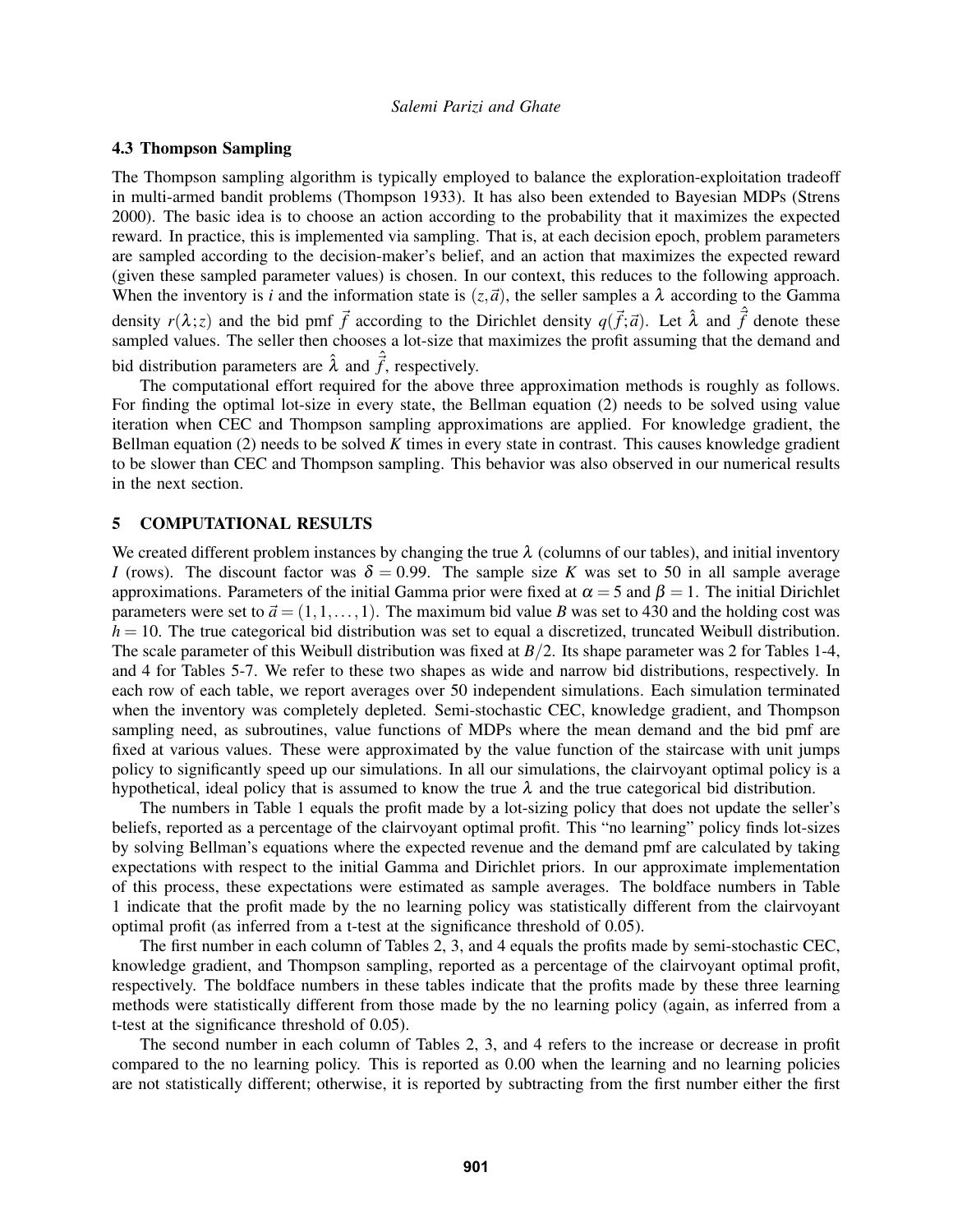number in Table 1 or 100 depending on whether or not the profit without learning is statistically different form the clairvoyant optimal profit.

|    | λ      |       |       |       |  |
|----|--------|-------|-------|-------|--|
| I  | 5      | 10    | 15    | 20    |  |
| 20 | 104.31 | 95.71 | 96.49 | 94.64 |  |
| 25 | 99.09  | 96.71 | 95.79 | 93.16 |  |
| 30 | 96.08  | 96.29 | 92.24 | 92.61 |  |
| 35 | 96.38  | 94.42 | 92.97 | 91.89 |  |
| 40 | 96.99  | 95.21 | 90.07 | 91.75 |  |
| 45 | 97.60  | 91.60 | 91.43 | 90.30 |  |
| 50 | 91.54  | 93.42 | 89.64 | 89.28 |  |
| 55 | 89.52  | 90.86 | 90.81 | 87.21 |  |
| 60 | 112.86 | 92.37 | 89.89 | 86.10 |  |

Table 1: The percentage of optimal profit reached with no learning for the wide bid distribution.

Table 2: The percentage of optimal profit reached by semi-stochastic CEC for the wide bid distribution.

| Ι. | 5               | 10                 | 15            | 20          |
|----|-----------------|--------------------|---------------|-------------|
| 20 | 102.41,(2.41)   | 98.15,(2.44)       | 98.17,(1.68)  | 98.39(3.75) |
| 25 | $96.68(-3.32)$  | 98.06(1.35)        | 99.28, (3.49) | 98.40(5.24) |
| 30 | 95.92(0.00)     | $98.24$ , $(1.95)$ | 98.03(5.79)   | 97.77(5.16) |
| 35 | 95.07(0.00)     | 96.28(1.86)        | 97.33(4.36)   | 97.28(5.39) |
| 40 | $92.92( -7.08)$ | 97.20(1.99)        | 96.08(6.01)   | 97.12(5.37) |
| 45 | $94.18(-5.82)$  | 94.76(3.16)        | 96.62(5.19)   | 96.99(6.69) |
| 50 | $86.52(-13.48)$ | 95.18(1.76)        | 96.31(6.67)   | 96.73(7.45) |
| 55 | 90.74(0.00)     | 93.59(2.73)        | 96.93(6.12)   | 96.06(8.85) |
| 60 | $91.69(-8.31)$  | 93.49, (0.00)      | 95.24(5.35)   | 95.66(9.56) |

Table 3: The percentage of optimal profit reached by knowledge gradient for the wide bid distribution.

| I  | 5                | 10           | 15           | 20                         |
|----|------------------|--------------|--------------|----------------------------|
| 20 | 102.04(2.04)     | 98.03(2.32)  | 98.08(1.59)  | 98.15(3.51)                |
| 25 | $97.44(-2.56)$   | 97.74(0.00)  | 99.50(3.71)  | 98.04(4.88)                |
| 30 | $95.36( -4.64)$  | 98.17(1.88)  | 97.90(5.66)  | 97.64(5.03)                |
| 35 | 94.56(0.00)      | 96.05(1.63)  | 97.92,(4.95) | $\overline{97.79}$ , (5.9) |
| 40 | $93.15(-6.85)$   | 96.74(1.53)  | 96.01(5.94)  | 96.97(5.22)                |
| 45 | $94.01, (-5.99)$ | 94.68(3.08)  | 96.47(5.04)  | 96.88(6.58)                |
| 50 | $85.45(-14.55)$  | 94.71,(1.29) | 96.06(6.42)  | 96.39(7.11)                |
| 55 | 90.21(0.00)      | 93.56(2.7)   | 96.76(5.95)  | 96.01(8.8)                 |
| 60 | $93.65, (-6.35)$ | 93.97,(1.6)  | 95.39(5.5)   | 95.87(9.77)                |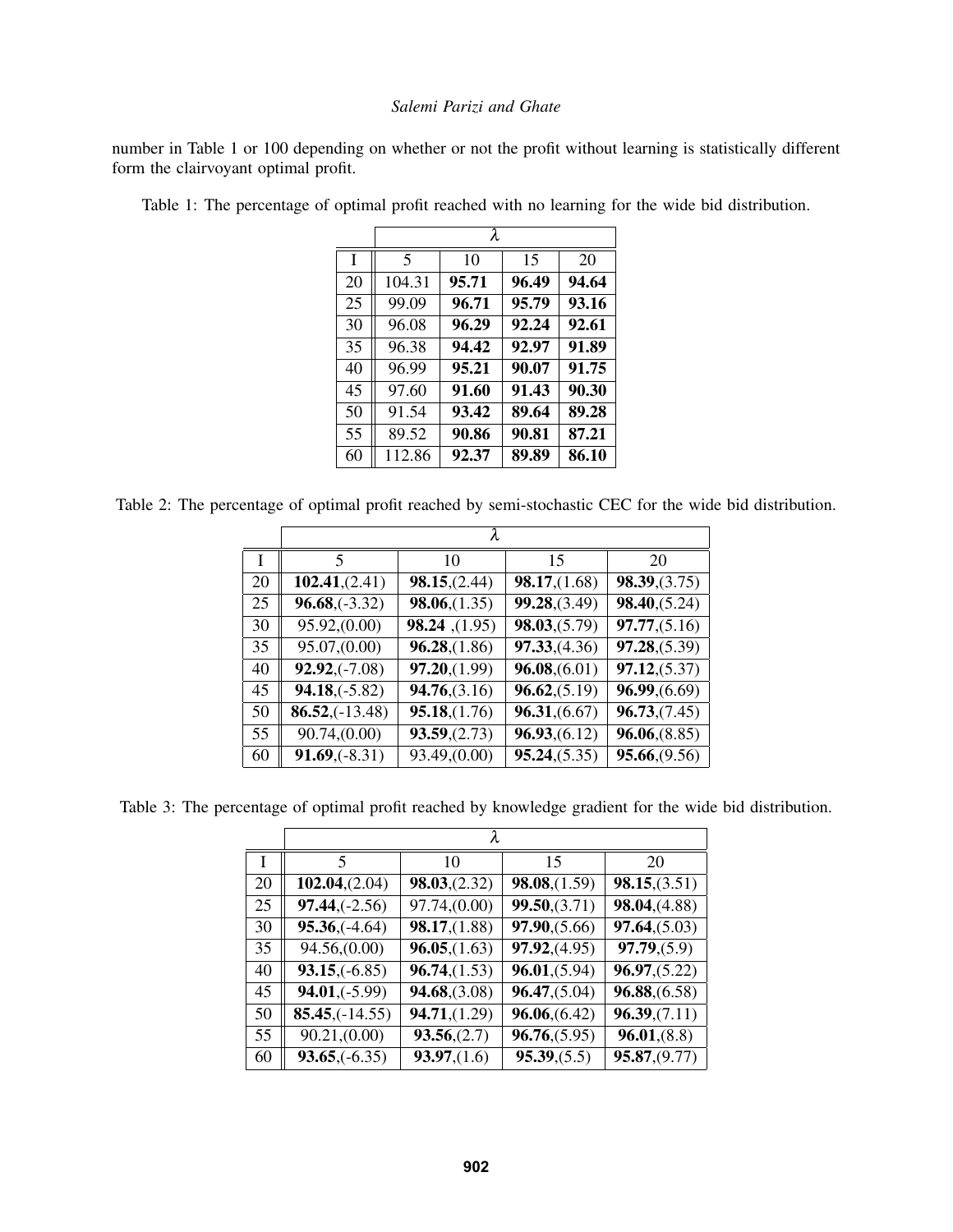| ı  | 5               | 10           | 15             | 20            |
|----|-----------------|--------------|----------------|---------------|
| 20 | 100.95(0.95)    | 97.82(2.11)  | 98.22,(1.73)   | 98.20(3.56)   |
| 25 | 97.37(0.00)     | 97.89(1.18)  | 99.14(3.35)    | 97.85(4.69)   |
| 30 | 96.08(0.00)     | 98.26(1.97)  | 97.35(5.11)    | 97.88(5.27)   |
| 35 | 95.41(0.00)     | 97.17,(2.75) | 97.11,(4.14)   | 97.68(5.79)   |
| 40 | 94.11(0.00)     | 96.74(1.53)  | 96.29(6.22)    | 96.01, (4.26) |
| 45 | 94.45(0.00)     | 94.50,(2.9)  | 96.66,(5.23)   | 95.94(5.64)   |
| 50 | $87.32(-12.68)$ | 95.28(1.86)  | 96, 55, (6.91) | 96.82,(7.54)  |
| 55 | 85.16(0.00)     | 94.09(3.23)  | 96.43(5.62)    | 96.68(9.47)   |
| 60 | $94.59(-5.41)$  | 95.48(3.11)  | 95.49(5.6)     | 96.15,(10.05) |

Table 4: The percentage of optimal profit reached by Thompson sampling for the wide bid distribution.

Recall from the first column of Table 1 that the profit made by the no learning policy is not significantly different from the clairvoyant optimal policy. This is intuitive because the mean  $\alpha/\beta$  of the initial Gamma prior matches the true value of  $\lambda = 5$ . The profits in the first columns of Tables 2-4 are much more "noisy" — sometimes statistically worse than the no learning profit and sometimes better. This is perhaps to be expected because the estimates of the mean demand as computed by the learning algorithms can oscillate around the true  $\lambda$  depending on the observed stochastic demands.

The last three columns from Table 1 suggest that the profit of the no learning policy is statistically worse than the clairvoyant optimal profit. This is intuitive since the true  $\lambda$  does not match the initial Gamma prior mean. In each of these last three columns of Table 1 the no learning policy roughly seems to make decreasing relative profits as the initial inventory *I* increases. This is perhaps because the temporal accumulation of error induced by the mean mismatch increases with increasing initial inventory. This error accumulation phenomenon is also observed in each of the last three columns of Tables 2, 3, and 4, where the percentage (first number in each column) of the optimal clairvoyant profit reached by the learning algorithms seems to decrease with increasing inventory. The last three columns in Tables 2, 3, and 4 show that the learning algorithms are able to improve (third number in every cell) upon the profit of the no learning policy. The range of this improvement seems to increase as the true  $\lambda$  drifts away from the mean of the initial Gamma prior. This value of active learning as a function of the mean mismatch also seems to increase with increasing inventory. Tables 2-4 suggest that there is no significant difference among the profits made by the three learning algorithms.

In Tables 1-4, the true bid distribution was similar to a centered Weibull. We also tried right- and left-skewed Weibull bids (not reported in this paper for brevity), and were able to draw qualitatively similar conclusions.

Tables 5-7 report results of simulations similar to the previous tables, but this time with the narrow bid distribution. For this narrow bid distribution, we only tried semi-stochastic CEC and Thompson sampling. This decision was made based on our observation (from simulations and tables for the wide bid distribution) that the knowledge gradient algorithm was computationally slower but did not provide a statistically significant improvement in profit.

The profit reached by the no learning policy is generally smaller in Table 5 than in Table 1, for each column. This is because the narrow bid distribution is more different from the flat Dirichlet prior that in the wide one. Even for the first column of Table 5, although the true  $\lambda$  matches the Gamma prior mean, the profit of the no learning policy can be statistically worse than the clairvoyant optimal profit. The learning algorithms are still noisy for the same reason as in Table 1. Consistent with these points, the value of active learning over no learning in the last three columns of Tables 6-7 seems to be generally larger than the corresponding tables for the wide bid distribution. Finally, other qualitative observations from the tables for the wide bid distribution also hold for the narrow bid distribution.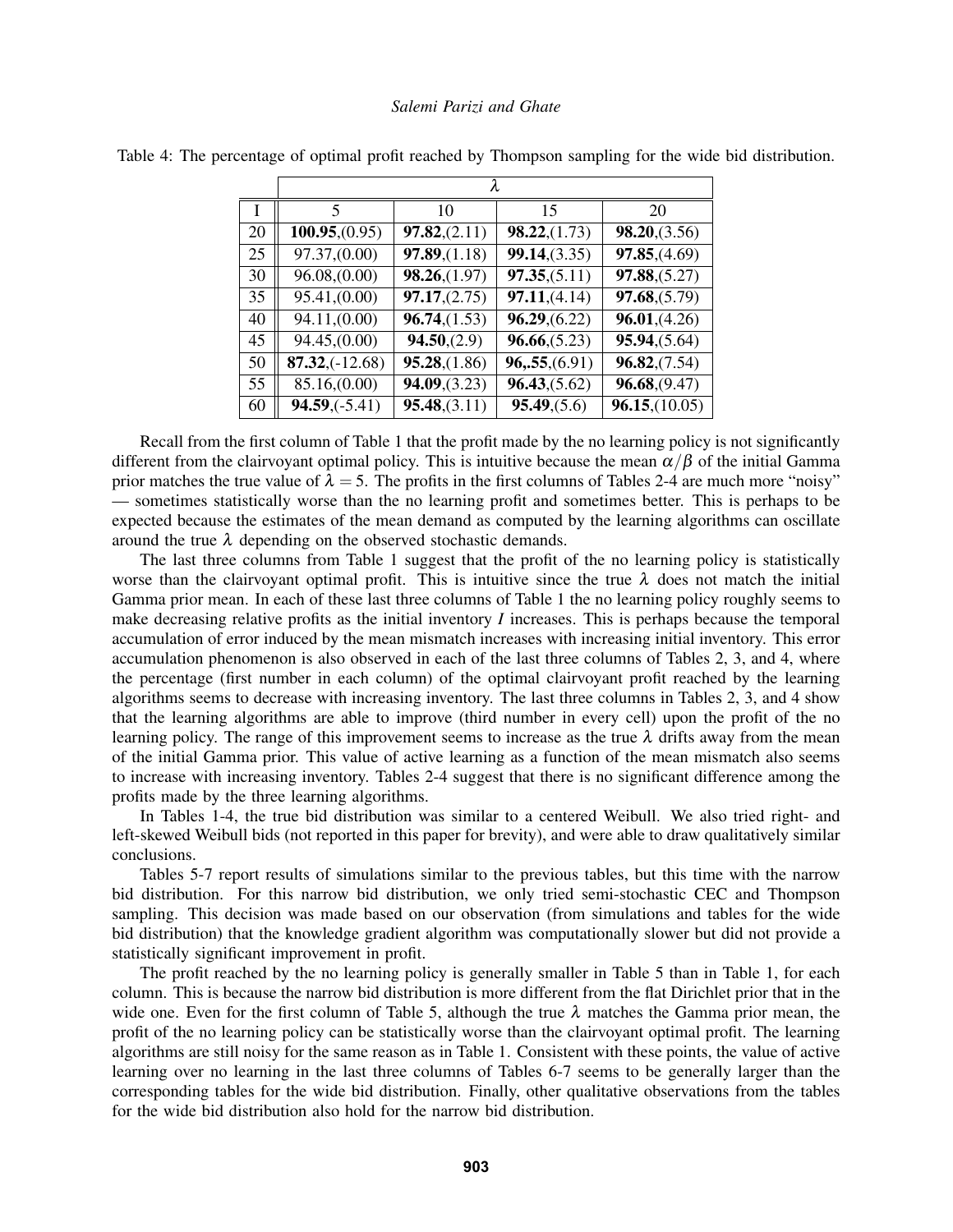|    | λ     |       |       |       |  |
|----|-------|-------|-------|-------|--|
| I  | 5     | 10    | 15    | 20    |  |
| 20 | 90.66 | 88.88 | 86.64 | 88.83 |  |
| 25 | 93.13 | 88.65 | 85.47 | 83.90 |  |
| 30 | 90.93 | 87.10 | 80.76 | 83.17 |  |
| 35 | 98.13 | 85.82 | 82.94 | 81.09 |  |
| 40 | 90.9  | 85.59 | 79.15 | 80.34 |  |
| 45 | 94.57 | 85.13 | 77.71 | 78.37 |  |
| 50 | 86.09 | 84.38 | 77.24 | 75.04 |  |
| 55 | 94.57 | 82.82 | 74.86 | 75.80 |  |
| 60 | 91.45 | 84.52 | 73.95 | 74.87 |  |

Table 5: The percentage of optimal profit reached with no learning for the narrow bid distribution.

Table 6: The percentage of optimal profit reached by semi-stochastic CEC for the narrow bid distribution.

|    | λ                |              |                |                |
|----|------------------|--------------|----------------|----------------|
| Т  | 5                | 10           | 15             | 20             |
| 20 | 90.52(0.00)      | 93.58(4.69)  | 93.44(6.8)     | 94.29(5.45)    |
| 25 | $92.02(-1.11)$   | 91.74(3.09)  | 92.29(6.82)    | 92.96(9.06)    |
| 30 | 90.21, (0.00)    | 90.68(3.58)  | 91.35,(10.59)  | 92.48(9.30)    |
| 35 | $94.8(-5.2)$     | 90.70(4.88)  | 90.92,(7.98)   | 91.45, (10.36) |
| 40 | $88.35(-2.55)$   | 91.57(5.97)  | 89.85(10.7)    | 91.1,(10.8)    |
| 45 | $91.22,(-.8.78)$ | 90.14(5.01)  | 89.12, (11.41) | 90.75(12.38)   |
| 50 | $80.42, (-5.67)$ | 88.56(4.18)  | 89.40(12.16)   | 88.98, (13.94) |
| 55 | 94.64(0.00)      | 85.93(3.10)  | 87.76(12.9)    | 88.98, (13.18) |
| 60 | $83.12(-16.88)$  | 86.91,(2.39) | 87.55(13.6)    | 87.71,(12.84)  |

Table 7: The percentage of optimal profit reached by Thompson sampling for the narrow bid distribution.

|    | λ               |               |                |                |
|----|-----------------|---------------|----------------|----------------|
| I  | 5               | 10            | 15             | 20             |
| 20 | 90.78(0.00)     | 93.89(5)      | 93.67(7.03)    | 94.31(5.48)    |
| 25 | 92.38(0.00)     | 91.61, (2.96) | 92.56(7.09)    | 92.91(9.01)    |
| 30 | 90.31, (0.00)   | 90,(2.9)      | 91.24, (10.48) | 92.89(9.72)    |
| 35 | $94.93(-5.07)$  | 90.73(4.91)   | 91.81(8.87)    | 92.37(11.28)   |
| 40 | $87.10(-3.8)$   | 90.19(4.59)   | 90.25(11.1)    | 89.76(9.41)    |
| 45 | 92.62(0.00)     | 89.95, (4.82) | 89.64, (11.93) | 90.58(12.21)   |
| 50 | $81.09(-5)$     | 89.11,(4.73)  | 89.63(12.39)   | 89.38, (14.34) |
| 55 | 93.51, (0.00)   | 86.64(3.81)   | 87.46(12.6)    | 88.49, (12.69) |
| 60 | $83.29(-16.71)$ | 87.32,(2.8)   | 88.45(14.5)    | 87.36(12.49)   |

In summary, we conclude that active learning may provide higher profits as compared to not learning, especially when the initial priors are off. Among the three learning algorithms we implemented, semistochastic CEC and Thompson sampling were computationally faster and yet produced profits comparable to knowledge gradient.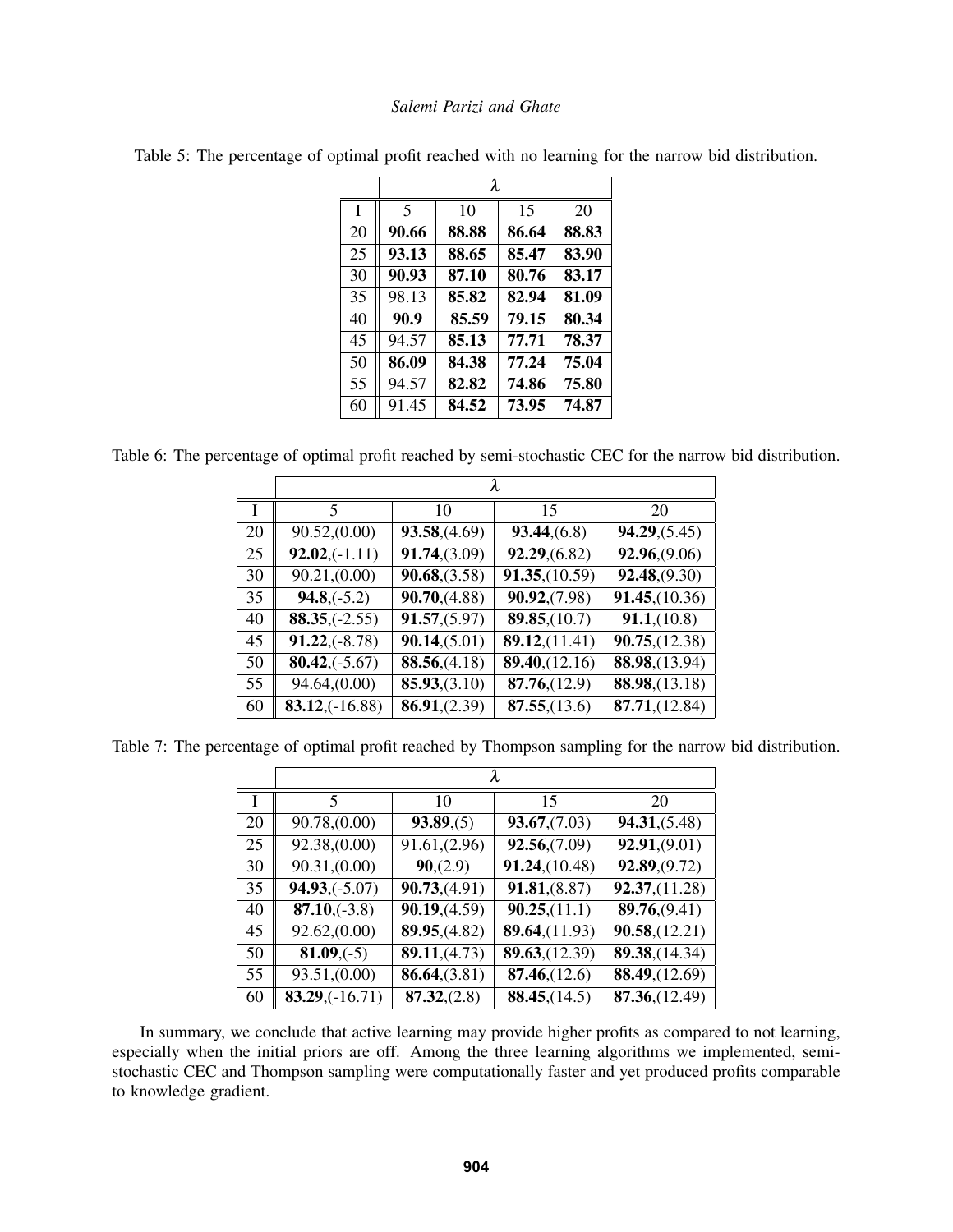It might be interesting in the future to apply other general approaches to handle parameteric uncertainties in MDPs to our auction model. Examples include the robust optimization approach from (Iyengar 2005, Nilim and El Ghaoui 2005), the less conservative approach from (Delage and Mannor 2010), and the data-driven method from (Jiang and Shanbhag 2015).

# ACKNOWLEDGMENT

This research was funded in part by the National Science Foundation through grant CMMI 1536717.

# **REFERENCES**

- Abramowitz, M., and I. A. Stegun. 1972. *Handbook of Mathematical Functions with Formulas, Graphs, and Mathematical Tables*. New York, New York, USA: Dover.
- Araman, V. F., and R. Caldentey. 2009. "Dynamic Pricing for Nonperishable Products with Demand Learning". *Operations Research* 57 (5): 1169–1188.
- Arrow, K. J., T. E. Harris, and J. Marschak. 1951. "Optimal Inventory Policy". *Econometrica* 19 (3): 250–272.
- Aviv, Y., and A. Pazgal. 2005a. "A Partially Observed Markov Decision Process for Dynamic Pricing". *Management Science* 51 (9): 1400–1416.
- Aviv, Y., and A. Pazgal. 2005b. "Dynamic Pricing of Short Life-Cycle Products Through Active Learning". *Working paper available at http:// apps.olin.wustl.edu/faculty/ aviv/ papers/Pricing MS Dec 2005.pdf* .
- Azoury, K. S. 1985. "Bayes Solution to Dynamic Inventory Models under Unknown Demand Distribution". *Management Science* 31 (9): 1150–1160.
- Bertsekas, D. P. 2007. *Dynamic Programming and Optimal Control*. third ed, Volume 1 and 2. Nashua, New Hampshire, USA: Athena Scientific.
- Chen, X., A. Ghate, and A. K. Tripathi. 2011. "Dynamic Lot-Sizing in Sequential Online Retail Auctions". *European Journal of Operational Research* 215 (1): 257–267.
- Delage, E., and S. Mannor. 2010. "Percentile Optimization for Markov Decision Processes with Parameter Uncertainty". *Operations Research* 58 (1): 203–213.
- Farias, V. F., and B. V. Roy. 2010. "Dynamic Pricing with a Prior on Market Response". *Operations Research* 58 (1): 16–29.
- Frazier, P. I., W. B. Powell, and S. Dayanik. 2008. "A Knowledge-Gradient Policy for Sequential Information Collection". *SIAM Journal on on Control and Optimization* 47 (5): 2410–2439.
- Gallego, G., and G. van Ryzin. 1994. "Optimal Dynamic Pricing of Inventories with Stochastic Demand over Finite Horizons". *Management Science* 40 (8): 999–1020.
- Ghate, A. 2015. "Optimal Minimum Bids and Inventory Scrapping in Sequential, Single-Unit, Vickrey Auctions with Demand Learning". *European Journal of Operational Research* 245 (2): 555–570.
- Iglehart, D. L. 1964. "The Dynamic Inventory Problem with Unknown Demand Distribution". *Management Science* 10 (3): 429–440.
- Iyengar, G. N. 2005. "Robust Dynamic Programming". *Mathematics of Operations Research* 30 (2): 257–280.
- Jiang, H., and U. V. Shanbhag. 2015. "Data-Driven Schemes for Resolving Misspecified MDPs: Asymptotics and Error Analysis". In *Proceedings of the 2015 Winter Simulation Conference*, edited by L. Yilmaz, W. K. V. Chan, I. Moon, T. M. K. Roeder, C. Macal, and M. D. Rossetti, 3801–3812. Piscataway, New Jersey: Institute of Electrical and Electronics Engineers, Inc.
- Kumar, P. R. 1985. "A Survey of Some Results in Stochastic Adaptive Control". *SIAM Journal on Control and Optimization* 23 (3): 329–380.
- Lariviere, M. A., and E. L. Porteus. 1999. "Stalking Information: Bayesian Inventory Management with Unobserved Lost Sales". *Management Science* 4 (3): 346–363.